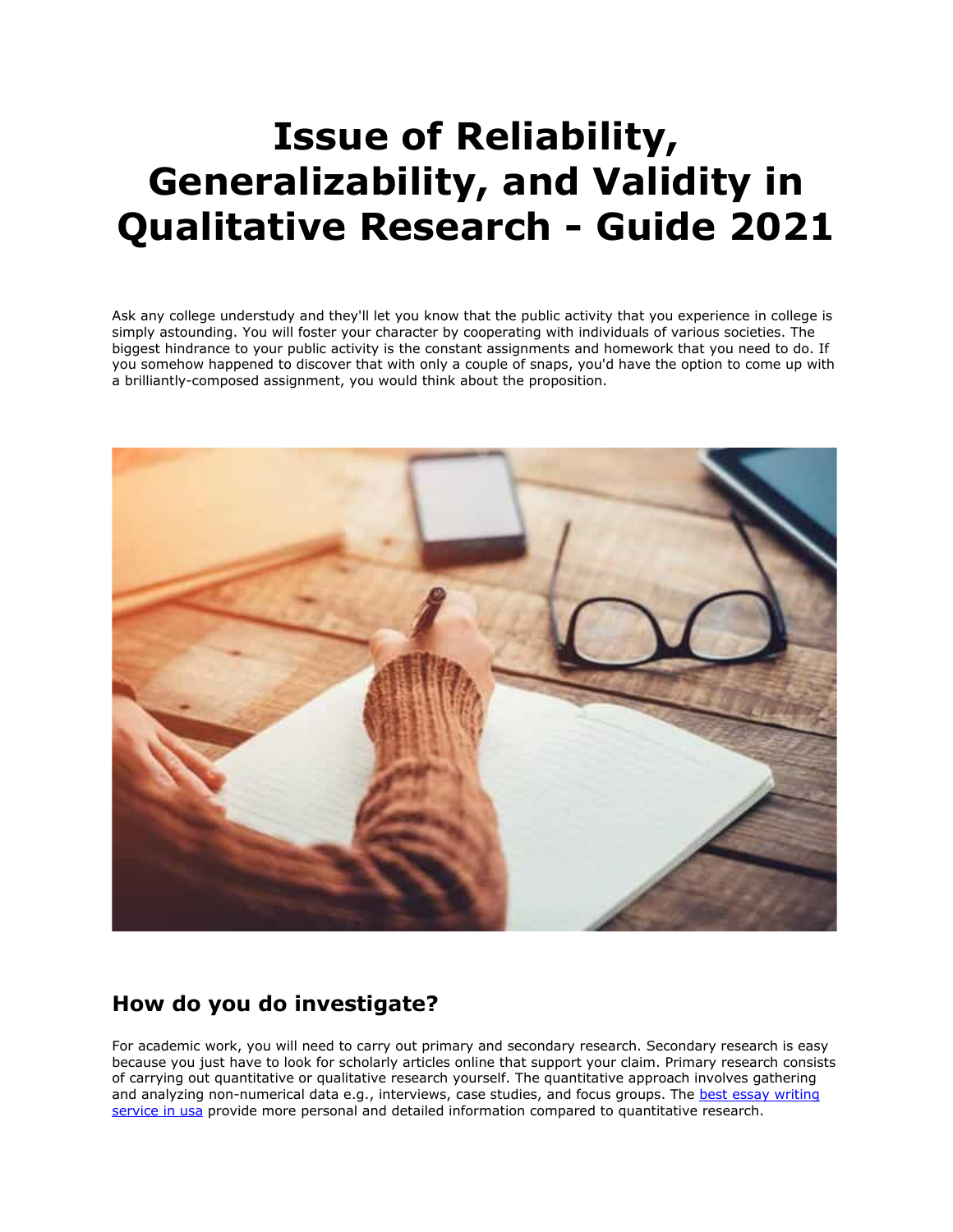### **For what reason would it be advisable for you to settle on a subjective methodology?**

A qualitative approach is useful because it involves human emotion so it provides better insight into the research topic. Additionally, it gives you more freedom because you can change your questions according to the information you need from the particular interviewee. Furthermore, It is a low financial burden on the researcher because the sample size is small. This type of research can easily be performed by anyone so it may be wise to consult an online writing service and tell them "Take my money, conduct the research, and find [essay writing service cheap](https://essayhours.com/)". You will need to provide all the information that you can to make the research reliable.

# **Significant Issues with Qualitative Approach**

#### *1. Reliability:*

The information that you get should be reproducible for an alternate example. By keeping every one of the parameters constant, the new outcome acquired ought to be like the past one. In case you are leading exploration on the assessment of understudies with respect to the severe implementation of school uniforms in America, the example you select ought not be from only one state. The greater the example size and the more prominent the topographical region, the more solid the information will be.

#### *2. Generalizability*

Your information ought to have the option to be manipulated into various settings. Your information ought to be effectively extrapolatable for a bigger or more modest example. This is extremely difficult in light of the fact that non-numerical information is scarcely at any point utilized for more extensive examination. To further develop generalizability, you should complete precise testing and make your survey or inquiries questions open-finished and expansive in nature. A genuine illustration of generalizability in exploration would utilize the information gathered from 300 understudies from Brooklyn University and duplicate it for all American college understudies.

#### *3. Validity*

Your information assortment method should deliver exact outcomes. The poll you plan or the overview you direct should deliver meaningful outcomes. Along these lines, you really wanted to invest a ton of energy building the ideal subjective inquiries to pose. Your methodology ought to be tenable and your discoveries and results ought to be precisely gotten from the information. An illustration of a substantial mental wellbeing overview would be one that incorporates every one of the various sorts of mental wellbeing ailments.

The data you obtain should be detailed not only for your research but for future ones as well. If you think this is too big a responsibility, you should hire an essay writing service for the job that can write your whole